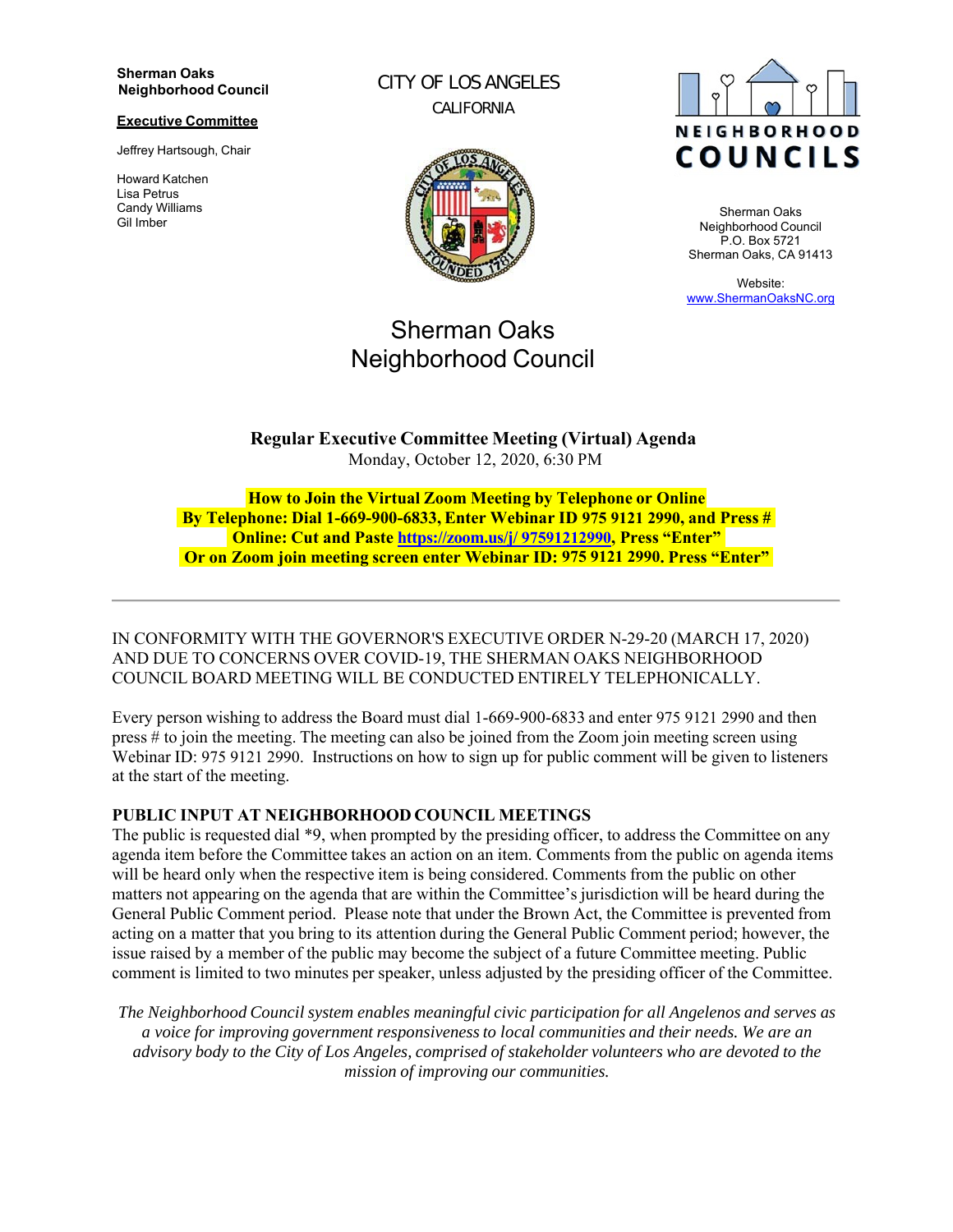Sherman Oaks Neighborhood Council Regular Executive Committee Meeting Agenda, Monday, October 12, 2020, 6:30 PM Page 2

- **1. Call to Order** Jeffrey Hartsough, President
- **2. Roll Call**
- **3. ADMINISTRATIVE MOTIONS,** Action item. Vote required.
	- a. Motion to approval of the Minutes of the September 7, 2020 Executive Committee Meeting. Draft Minutes are posted as a Supporting Document for this Executive Committee meeting on the SONC website.
- **4. Comments by Public Officials**
- **5. President's Report**
- **6. Treasurer's Report** 
	- a. **SONC Monthly Expenditure Report (MER) for the period ending August 31, 2020.** – Action item. Vote required. A motion to approve the Sherman Oaks Neighborhood Council's (SONC) Monthly Expenditure Report (MER) for the period ending August 31, 2020. The MER for May 2020 is posted as a Supporting Document for this Executive Committee meeting on the SONC website.
	- **b. Lloyd Staffing, Inc., Invoice 407829** Action Item, Vote Required A motion to approve the payment of Lloyd Staffing, Inc., Invoice 407829, dated 01/06/2019, in the amount of \$109.25. The Lloyd Staffing Inc Invoice 407829 is posted as a Supporting Document for

this Executive Committee meeting on the SONC website.

- **c. Neighborhood Purposes Grant (NPG) for Los Angeles Responsible Pit Bull Owners, Inc.** Action Item, Vote Required. Review of the amended NPG submitted by the Los Angeles Responsible Pit Bull Owners, Inc. (LARPBO) as required by the motion passed at the September 7, 2020 Executive Committee meeting and reflected in the minutes of that meeting. The amended LARPBO NPG is posted as a Supporting Document for this Executive Committee meeting on the SONC website.
- **d. Announcements Regarding Other Finance Issues**
- **7. Public Comments** Comments by the public on non-agenda items within the Executive Committee's jurisdiction.